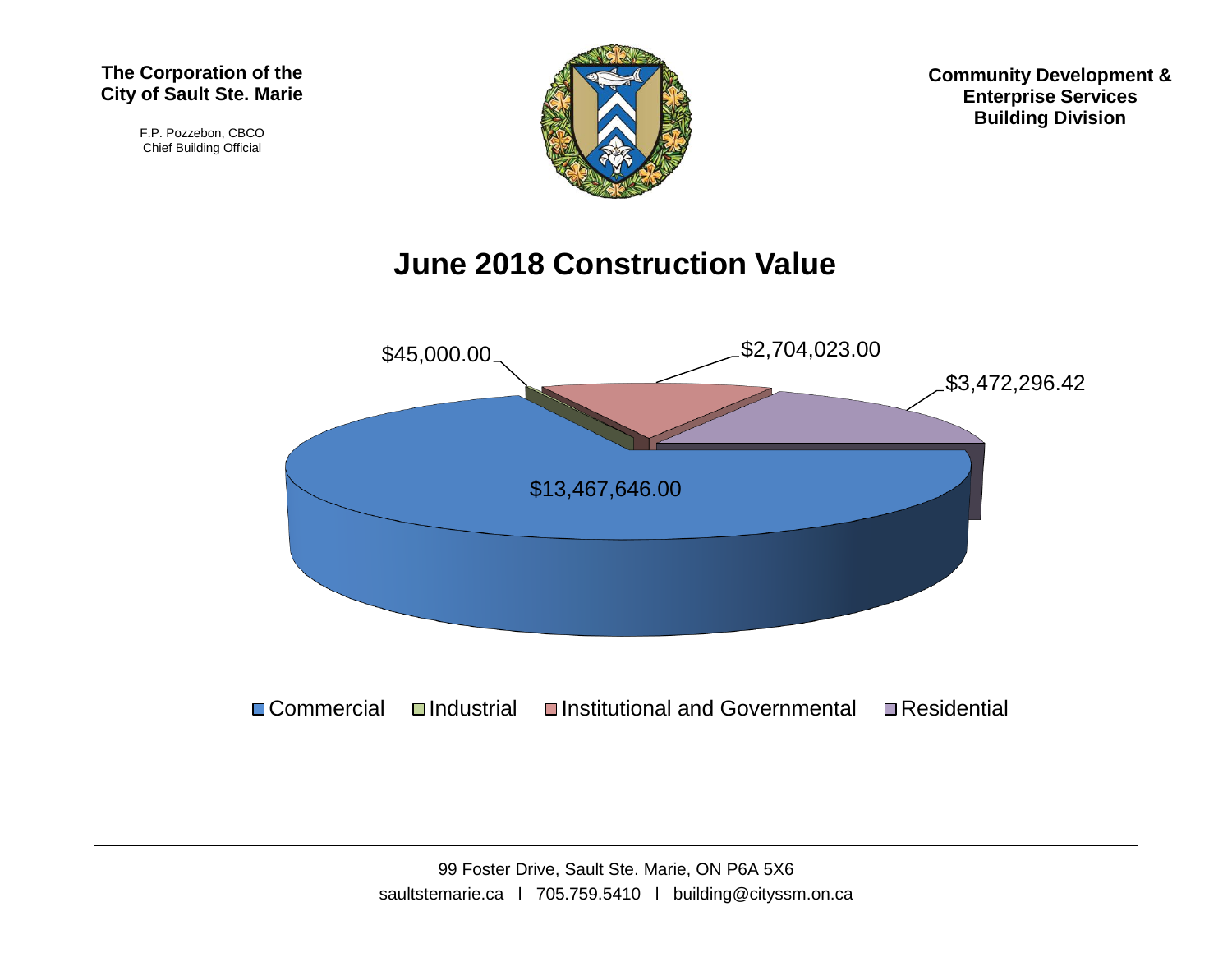

**Community Development and Enterprise Services Building Division**

**Tel: (705) 759-5410Fax: (705) 541-7165**

### **BUILDING PERMITS SUMMARY 2018/06/01 to 2018/06/30**

|                                                             |                                                              | <b>New Construction</b> |                      |                                  | <b>Alterations and Additions</b> |                      | <b>Total</b>                     |                          |                             |
|-------------------------------------------------------------|--------------------------------------------------------------|-------------------------|----------------------|----------------------------------|----------------------------------|----------------------|----------------------------------|--------------------------|-----------------------------|
| <b>Building Type</b>                                        | <b>Num</b><br>Num of<br>of<br><b>Permits</b><br><b>Units</b> |                         | <b>Value of Work</b> | <b>Num</b><br>of<br><b>Units</b> | Num of<br><b>Permits</b>         | <b>Value of Work</b> | <b>Num</b><br>of<br><b>Units</b> | Num of<br><b>Permits</b> | <b>Value of Work</b>        |
| <b>Commercial</b>                                           |                                                              |                         |                      |                                  |                                  |                      |                                  |                          |                             |
| Indoor recreational<br>building                             | $\pmb{0}$                                                    | 1                       | \$1,928,672.00       | $\pmb{0}$                        | $\mathbf 1$                      | \$118,000.00         | $\pmb{0}$                        | $\overline{2}$           | \$2,046,672.00              |
| Motor vehicle show<br>room (new and<br>used)                | 0                                                            | $\overline{2}$          | \$4,000,000.00       | 0                                | $\mathbf{1}$                     | \$43,000.00          | $\mathbf 0$                      | 3                        | \$4,043,000.00              |
| Office building                                             | $\pmb{0}$                                                    | $\pmb{0}$               | \$0.00               | 0                                | $\overline{2}$                   | \$6,905,000.00       | $\mathbf 0$                      | $\overline{2}$           | \$6,905,000.00              |
| Outdoor recreational<br>building                            | 0                                                            | $\mathbf 1$             | \$60,000.00          | $\pmb{0}$                        | $\mathbf 0$                      | \$0.00               | $\pmb{0}$                        | $\overline{\mathbf{1}}$  | \$60,000.00                 |
| Restaurant                                                  | 0                                                            | $\pmb{0}$               | \$0.00               | 0                                | $\overline{4}$                   | \$259,000.00         | $\mathbf 0$                      | 4                        | \$259,000.00                |
| Retail and wholesale<br>outlets                             | 0                                                            | $\mathbf 0$             | \$0.00               | 0                                | 5                                | \$89,074.00          | $\mathbf 0$                      | 5                        | \$89,074.00                 |
| Retail complex                                              | 0                                                            | $\mathbf 0$             | \$0.00               | 0                                | 1                                | \$15,000.00          | $\mathbf 0$                      | 1                        | \$15,000.00                 |
| Special building use                                        | 0                                                            | 0                       | \$0.00               | 0                                | $\mathbf 1$                      | \$49,900.00          | 0                                | -1                       | \$49,900.00                 |
| Total:                                                      | $\mathbf 0$                                                  | 4                       | \$5,988,672.00       | $\mathbf 0$                      | 15                               | \$7,478,974.00       | $\mathbf 0$                      | 19                       | \$13,467,646.00             |
| <b>Industrial</b>                                           |                                                              |                         |                      |                                  |                                  |                      |                                  |                          |                             |
| Utility building                                            | $\mathbf 0$                                                  | $\pmb{0}$               | \$0.00               | 0                                | $\mathbf 1$                      | \$45,000.00          | $\mathbf 0$                      | $\mathbf{1}$             | \$45,000.00                 |
| <b>Total:</b>                                               | $\mathbf 0$                                                  | $\bf{0}$                | \$0.00               | $\mathbf{0}$                     | 1                                | \$45,000.00          | $\mathbf 0$                      | 1                        | \$45,000.00                 |
| <b>Institutional and Governmental</b>                       |                                                              |                         |                      |                                  |                                  |                      |                                  |                          |                             |
| Day care, nursing<br>home, rest home,<br>home for the bl    | 0                                                            | 0                       | \$0.00               | 0                                | $\mathbf{3}$                     | \$380,500.00         | $\pmb{0}$                        | $\mathbf{3}$             | \$380,500.00                |
| Elementary school,<br>kindergarten                          | $\mathbf 0$                                                  | $\mathbf 0$             | \$0.00               | 0                                | $\overline{4}$                   | \$708,023.00         | $\mathbf 0$                      | $\overline{4}$           | \$708,023.00                |
| Government<br>legislative and<br>administration<br>building | $\mathbf 0$                                                  | $\mathbf 0$             | \$0.00               | 0                                | $\mathbf{1}$                     | \$5,500.00           | $\mathbf 0$                      | $\mathbf{1}$             | \$5,500.00                  |
|                                                             |                                                              |                         |                      |                                  |                                  |                      |                                  |                          | Concroted 2019/07/00 of 11: |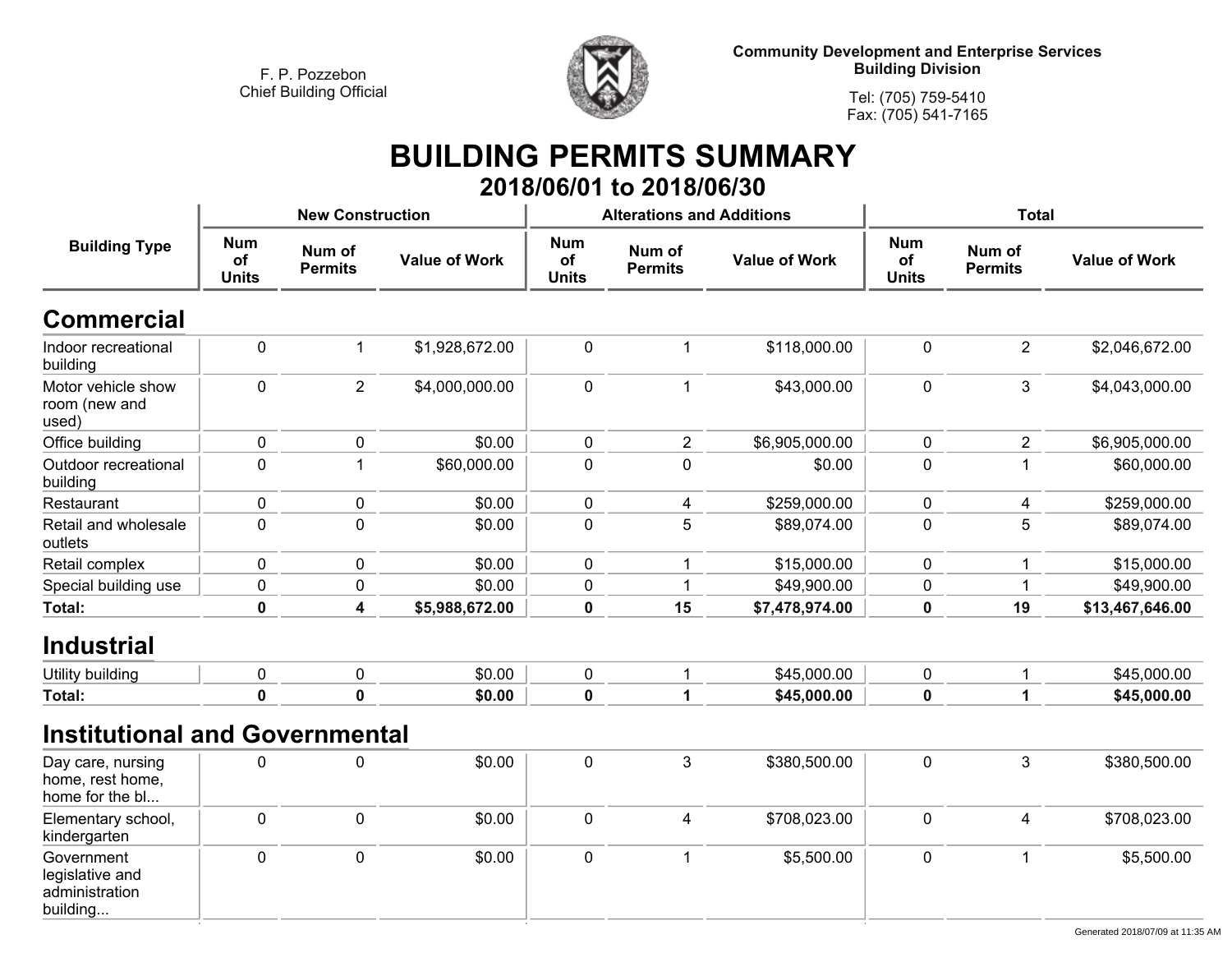| Hospital                                                |  | \$0.00 |  | \$1,500,000.00 |  | \$1,500,000.00 |
|---------------------------------------------------------|--|--------|--|----------------|--|----------------|
| Secondary school,<br>high school, junior<br>high school |  | \$0.00 |  | \$110,000.00   |  | \$110,000.00   |
| Total:                                                  |  | \$0.00 |  | \$2,704,023.00 |  | \$2,704,023.00 |

#### **Residential**

| Apartment           |  | \$0.00         |     | \$89,500.00     |     | \$89,500.00     |
|---------------------|--|----------------|-----|-----------------|-----|-----------------|
| Single House        |  | \$1,510,000.00 | 201 | \$1.872.796.42  | 205 | \$3,382,796.42  |
| Total:              |  | \$1,510,000.00 | 206 | \$1,962,296.42  | 210 | \$3,472,296.42  |
| <b>Grand Total:</b> |  | \$7,498,672.00 | 233 | \$12,190,293.42 | 241 | \$19,688,965.42 |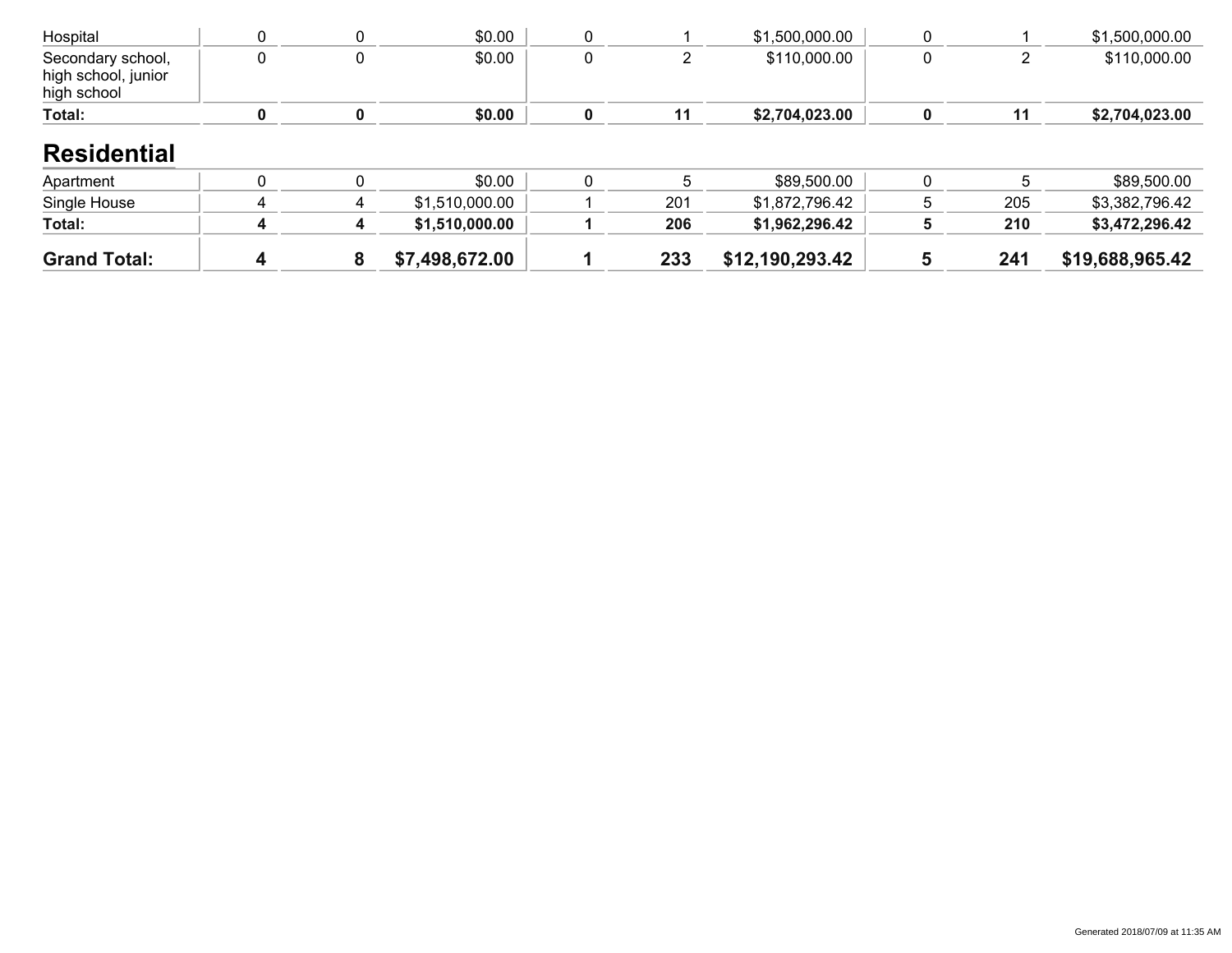

**Community Development and Enterprise Services Building Division**

**Tel: (705) 759-5410Fax: (705) 541-7165**

## **DEMOLITION PERMITS SUMMARY 2018/06/01 to 2018/06/30**

| <b>Building</b><br><b>Type</b> |                        | <b>New Construction</b>  |                         |                        | <b>Alterations and Additions</b> |                      | <b>Total</b>           |                          |                      |
|--------------------------------|------------------------|--------------------------|-------------------------|------------------------|----------------------------------|----------------------|------------------------|--------------------------|----------------------|
|                                | Num of<br><b>Units</b> | Num of<br><b>Permits</b> | Value of<br><b>Work</b> | Num of<br><b>Units</b> | Num of<br><b>Permits</b>         | <b>Value of Work</b> | Num of<br><b>Units</b> | Num of<br><b>Permits</b> | <b>Value of Work</b> |
| <b>Commercial</b>              |                        |                          |                         |                        |                                  |                      |                        |                          |                      |
| Office complex                 | $\mathbf{0}$           | 0                        | \$0.00                  | $\mathbf{0}$           |                                  | \$1,000.00           | $\mathbf{0}$           |                          | \$1,000.00           |
| Total:                         | $\mathbf 0$            | 0                        | \$0.00                  | $\mathbf 0$            |                                  | \$1,000.00           | 0                      |                          | \$1,000.00           |
| <b>Residential</b>             |                        |                          |                         |                        |                                  |                      |                        |                          |                      |
| Single House                   | $\mathbf{0}$           | $\mathbf 0$              | \$0.00                  | $-3$                   | 11                               | \$35,600.00          | $-3$                   | 11                       | \$35,600.00          |
| Total:                         | $\mathbf 0$            | 0                        | \$0.00                  | $-3$                   | 11                               | \$35,600.00          | $-3$                   | 11                       | \$35,600.00          |
| Grand<br>Total:                | 0                      | $\mathbf 0$              | \$0.00                  | $-3$                   | 12                               | \$36,600.00          | $-3$                   | 12                       | \$36,600.00          |